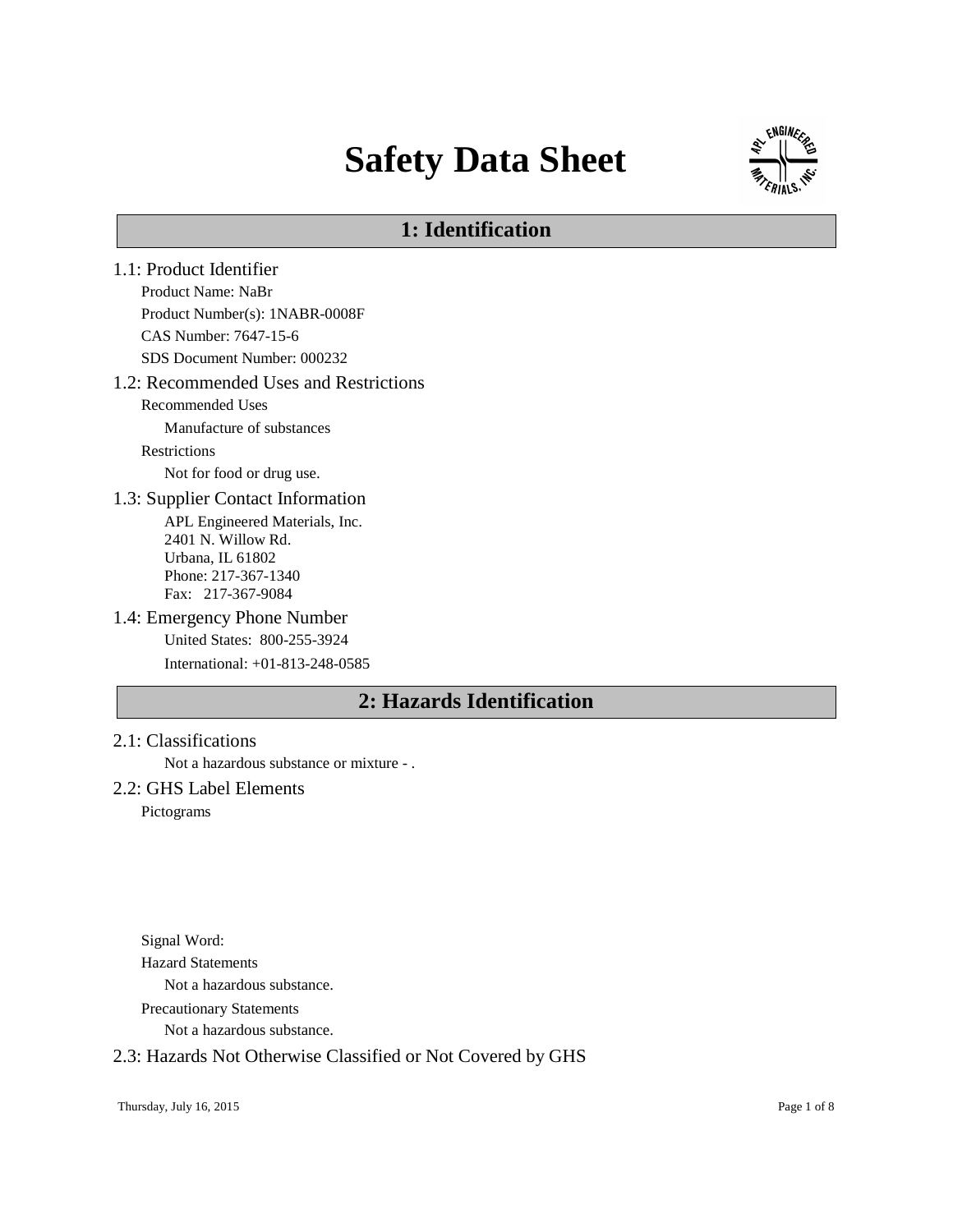None.

2.4: Amount(s) of substances with unknown toxicity

None

# **3: Composition/Information on Ingredients**

| $3.1:$ Ingredient               |     |      | .Weight% .Formula .CAS Number .Mol Wt .EC Number |        |           |
|---------------------------------|-----|------|--------------------------------------------------|--------|-----------|
| NaBr                            | 100 | NaBr | 7647-15-6                                        | 102.89 | 231-599-9 |
| 3.2: Other Hazardous components |     |      |                                                  |        |           |
| none                            |     |      |                                                  |        |           |
| 3.3: Trade Secret Disclaimer    |     |      |                                                  |        |           |

none

3.4: Synonyms

Sodium Bromide

## **4: First Aid Measures**

### 4.1: First Aid

General

Remove person from area of exposure and remove any contaminated clothing

Consult with physician and provide this Safety Data Sheet

In contact with eyes

Flush eyes with plenty of water for at least 15 minutes, occasionally lifting the upper and lower eyelids. Seek medical attention if irritation develops or persists

In contact with skin

Wash thoroughly with soap and plenty of water. Remove all contaminated clothing for proper laundering. Seek medical attention if irritation develops or persists.

If swallowed

If conscious and alert, rinse mouth and drink 2-4 cupfuls of water. Never give anything by mouth to an unconscious person. Do NOT induce vomiting. Get medical aid.

If inhaled

Remove from exposure to fresh air immediately. If breathing is difficult, give oxygen. Get medical aid. If breathing has ceased apply artificial respiration using oxygen and a suitable mechanical device such as a bag and a mask.

# 4.2: Most important symptoms and effects; acute and delayed

Stomach irregularities based on human evidence.

4.3: Indication of any immediate medical attention and special treatment needed no data available

# **5: Fire Fighting Measures**

5.1: Fire extinguishing media water or alcohol-resistant foam

carbon dioxide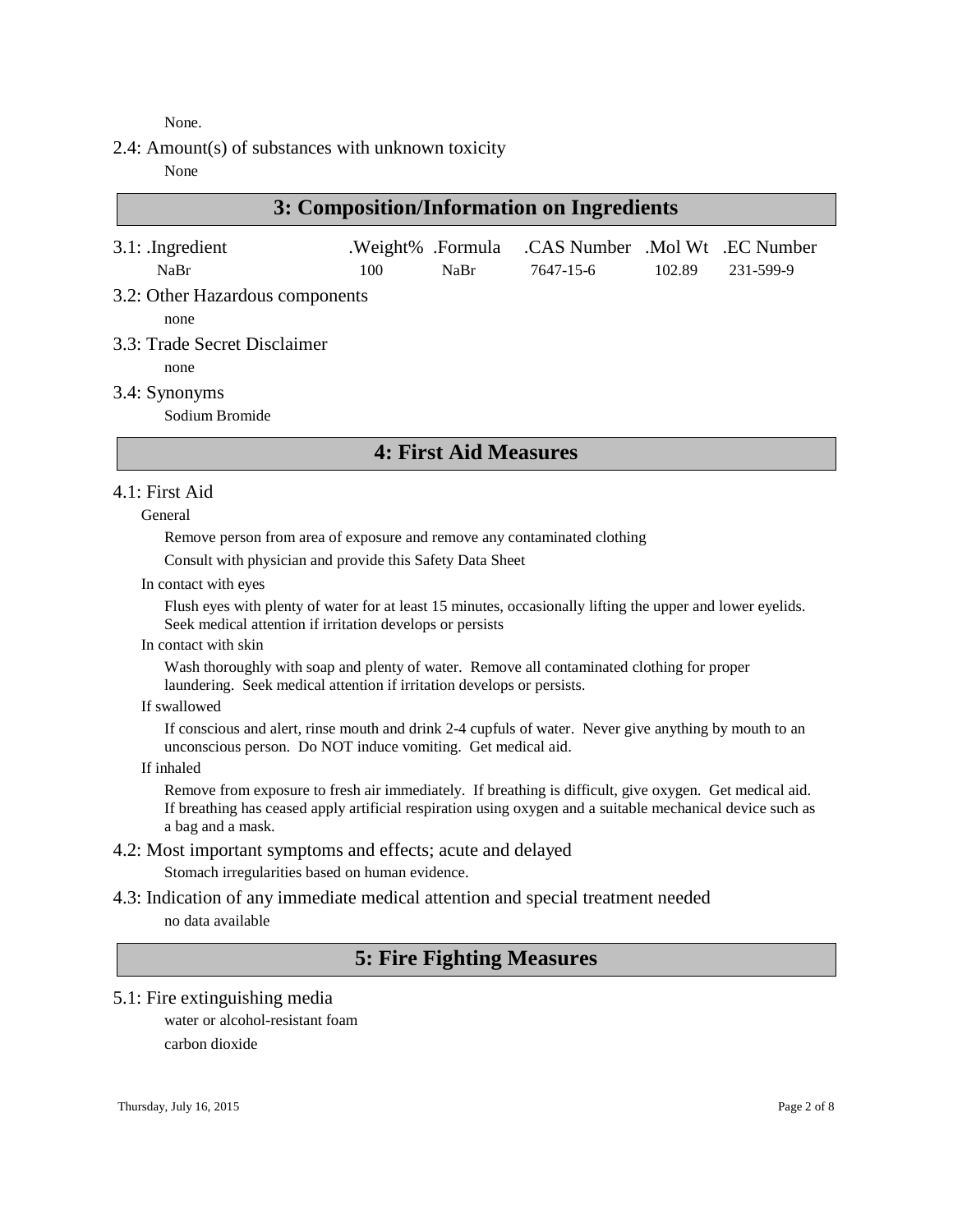dry chemical

5.2: Specific hazards arising from the substance or mixture

hydrobromic acid and hydrobromic acid fumes

sodium oxide

5.3: Special protective equipment and precautions for firefighters. Wear self contained breathing apparatus for fire fighting if necessary

# **6: Accidental Release Measures**

6.1: Personal precautions, protective equipment, and emergency procedures.

Evacuate personnel to safe areas.

Ensure adequate ventilation.

Use personal protective equipment.

Avoid dust formation.

Avoid breathing dust.

For personal protection see section 8.

6.2: Methods and materials for containment and cleaning up.

Keep in suitable, closed containers for disposal.

Sweep up and shovel.

#### 6.3: Environmental precautions

Do not let product enter drains.

#### 6.4: Disposal

Dispose of in accordance with local regulations. See section 13.

# **7: Handling and Storage**

## 7.1: Precautions for safe handling

Provide appropriate exhaust ventilation at places where dust is formed.

See precautionary statements in section 2.2.

Avoid contact with skin and eyes.

Avoid formation of dust and aerosols.

## 7.2: Conditions for safe storage

Store under inert gas.

Store away from moisture.

Keep container tightly closed.

Store in a dry and well-ventilated place.

## 7.3: Incompatibilities

strong acids

halogens

moisture sensitive

alkali metals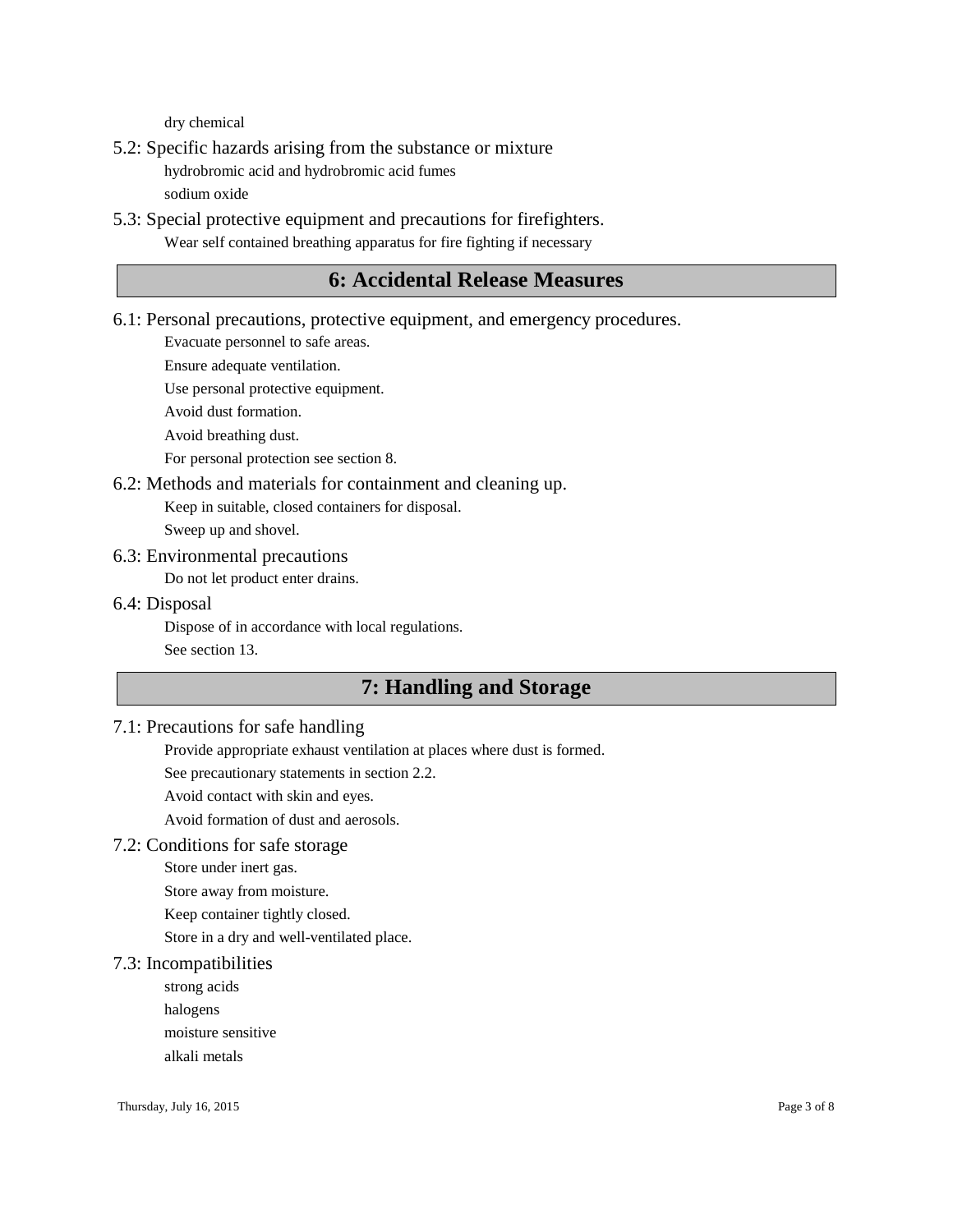strong oxidizing agents

# **8: Exposure Controls/Personal Protection**

#### 8.1: Control parameters

```
OSHA permissible exposure limit (PEL)
```
not listed

ACGIH threshold limit value (TLV)

not listed

NIOSH recommended exposure limit (REL)

not listed

#### 8.2: Engineering controls

Facilities storing or utilizing this material should be equipped with an eyewash facility and a safety shower Use adequate ventilation to keep airborne concentrations low

#### 8.3: Personal protective equipment

Eyes

Wear appropriate protective eyeglasses or chemical safety goggles as described by OSHA's eye and face protection regulations in 29 CFR 1910.133 or European Standard EN166

Skin

Wear appropriate, chemical-resistant protective gloves to prevent skin exposure.

Clothing

Wear appropriate protective clothing to prevent skin exposure

Respirator

Follow the OSHA respirator regulations found in 29CFR 1910.134 or European Standard EN 149. Always use a NIOSH or European Standard EN 149 approved respirator when necessary

# **9: Physical and Chemical Properties**

9.a: Appearance

State: Solid

Form: powder or spheres

Color: colorless

9.b: Odor: no data available

9.c: Odor threshold: no data available

9.d: pH: no data available

9.e: Melting point / freezing point: 755 °C (1,391 °F)

9.f: Initial boiling point and range: 1,393 °C (2,539 °F) at 1,013 hPa (760 mmHg)

9.g: Flashpoint: no data available

9.h: Evaporation rate: no data available

9.i: Flammability (solid, gas): no data available

9.j: Upper/lower flammability or explosive limits: no data available

9.k: Vapor pressure: 1 hPa (1 mmHg) at 806 °C (1,483 °F)

9.l: Vapor density: no data available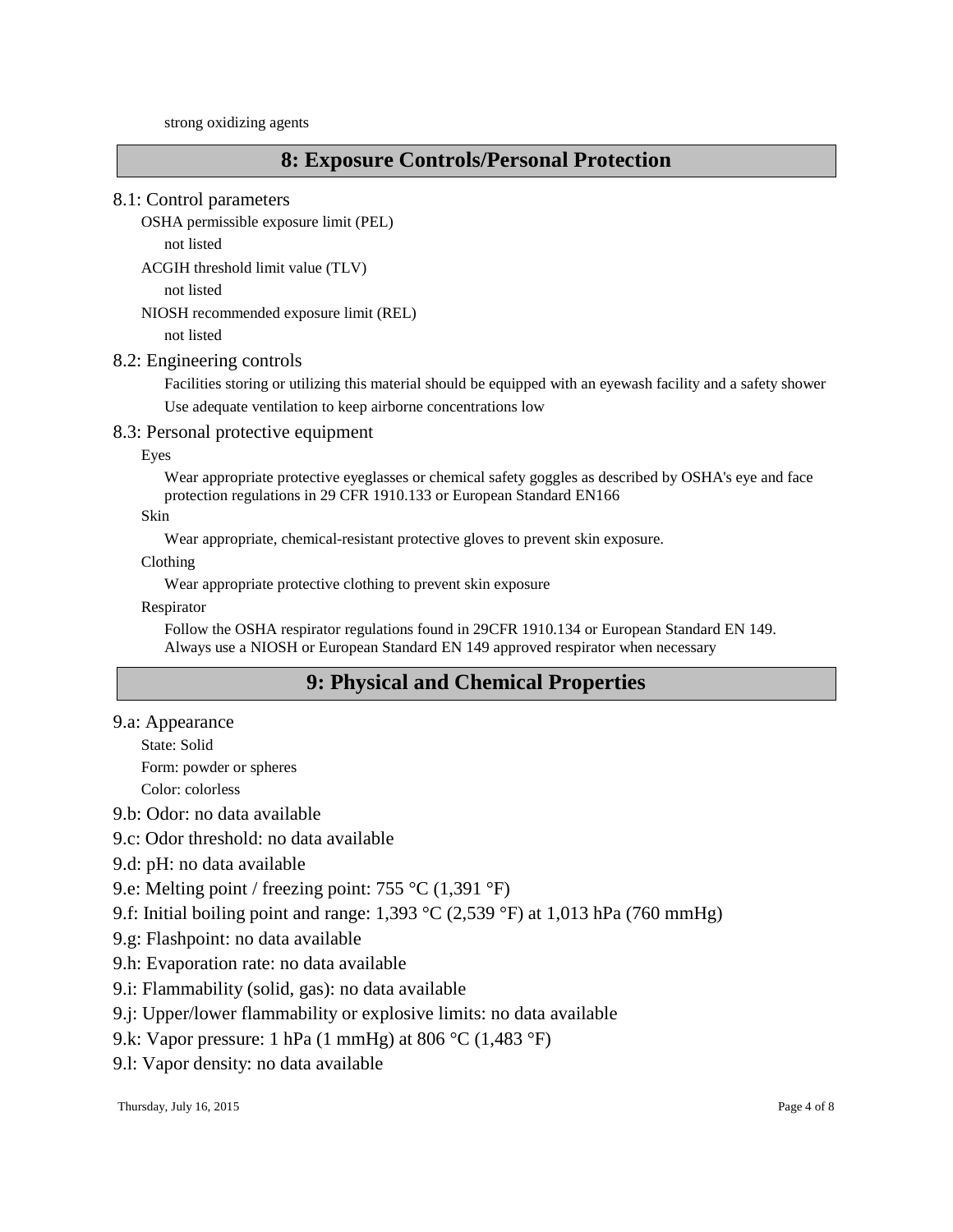9.m: Relative density: 3.203 g/cm3

9.n: Water Solubility: 900 g/l soluble

9.o: Partition coefficient: n-octanol/water: no data available

9.p: Auto-ignition temperature: no data available

9.q: Decomposition temperature: no data available

9.r: Viscosity: no data available

## **10: Stability and Reactivity**

10.1: Reactivity

no data available

- 10.2: Chemical stability Stable under recommended storage conditions.
- 10.3: Possibility of hazardous reactions no data available
- 10.4: Conditions to avoid exposure to water
- 10.5: Incompatible materials See section 7.3.
- 10.6: Hazardous decomposition products Other decomposition products - no data available In the event of fire: see section 5.2

# **11: Toxicological Information**

11.1: Toxicity data Acute toxicity - Oral LD50 Oral - rat - 3,500 mg/kg. Acute toxicity - Dermal LD50 Dermal - rabbit - >2,000 mg/kg. Acute toxicity - Inhalation No data available. Skin corrosion/irritation Not corrosive / irritant. Eye damage/irritation Non-irritating. Respiratory irritation No data available. Germ cell mutagenicity Tests showed no mutagenic effects. Reproductive toxicity Suspected reproductive toxicant.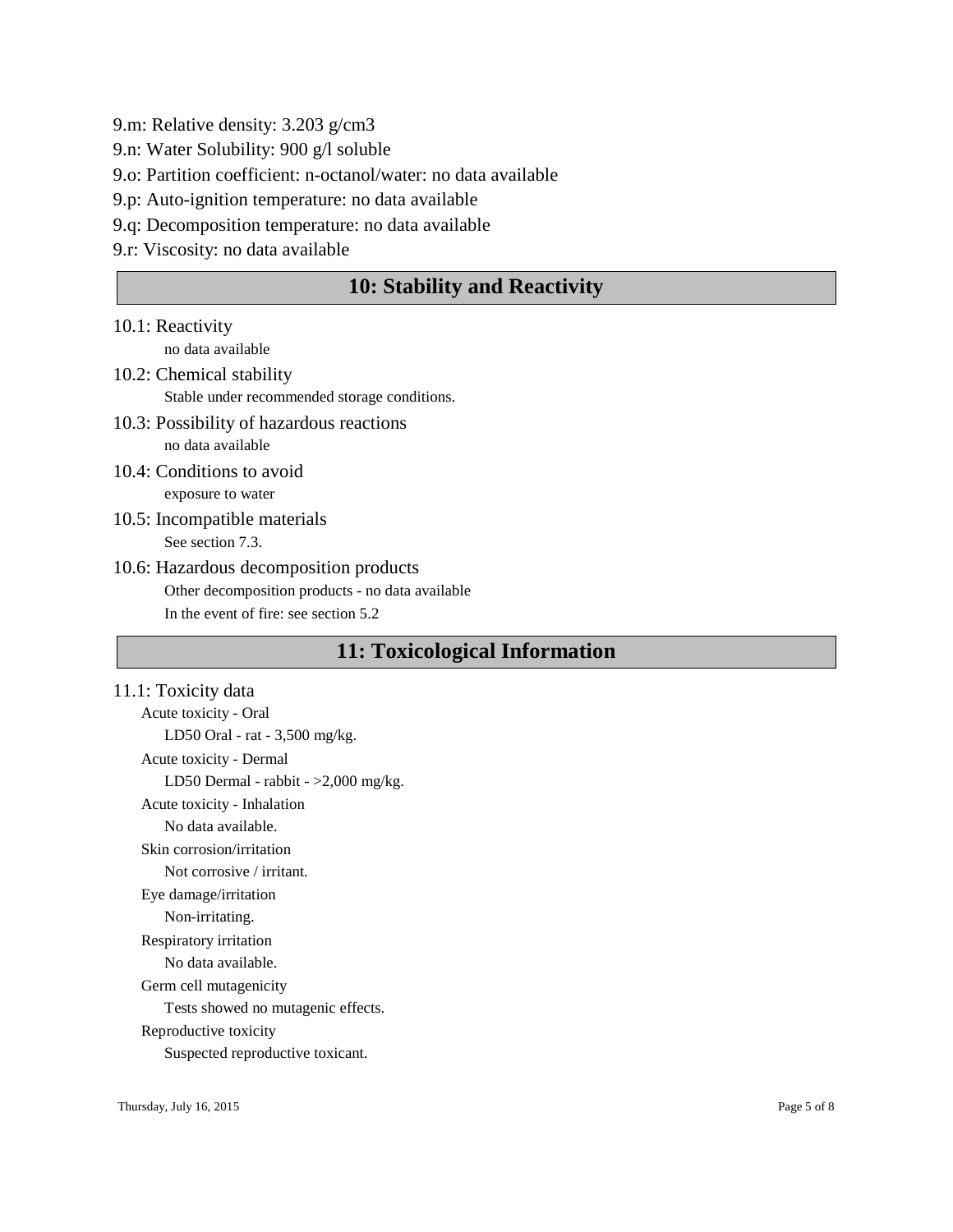Specific organ toxicity - single exposure

No data available.

Specific organ toxicity - repeated exposure

No data available.

Aspiration hazard

No data available.

Additional information

RTECS: VZ3150000

#### ACGIH carcinogenicity

The ACGIH has not identified any component of this product present at levels greater than or equal to 0.1% as a probable, possible or confirmed human carcinogen.

#### IARC carcinogenicity

The IARC has not identified any component of this product present at levels greater than or equal to 0.1% as a probable, possible or confirmed human carcinogen.

#### NTP carcinogenicity

The NTP has not identified any component of this product present at levels greater than or equal to 0.1% as a probable, possible or confirmed human carcinogen.

#### OSHA carcinogenicity

OSHA has not identified any component of this product present at levels greater than or equal to 0.1% as a probable, possible or confirmed human carcinogen.

#### 11.2: Routes of exposure

skin

oral

eyes

See section 2.2

## 11.3: Symptoms of exposure

See section 4.2

#### 11.4: Delayed and immediate effects of esposure

Inorganic bromides may lead to depression, emaciation and in severe cases psychosis and severe mental deterioration. Bromoderma, a bromine rash, often occurs from prolonged exposure and usually occurs on the face resembling acne or furnuclosis.

Suspected human reproductive toxicant

## **12: Ecological Information**

## 12.1: Ecotoxicity

Toxicity to fish

NOEC - Bluegill sunfish (Lepomis macrochirus) - 96 h = 1000 mg/L

Toxicity to daphnia and other aquatic invertebrates

NEOC - Daphnia magna (Water flea) - 1000 mg/l - 48 h

#### Toxicity to algae/bacteria

EC50 and NOEC -algae (Skeletonema costatum) - >1000 mg/l - 72 Hr.

#### 12.2: Persistence and degradability

no data available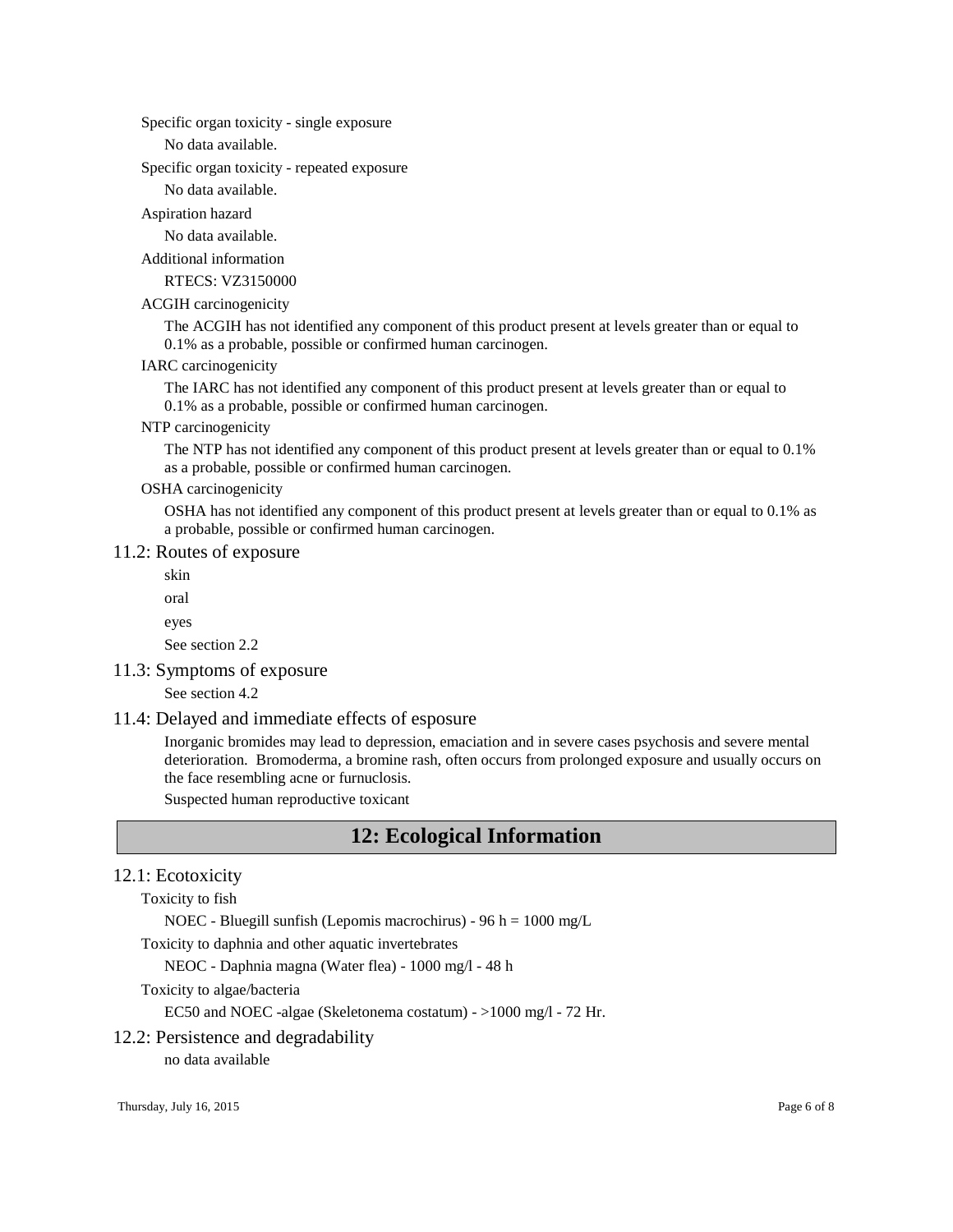## 12.3: Bioaccumulative potential

no data available

- 12.4: Mobility in soil no data available
- 12.5: Other effects no data available

# **13: Disposal Considerations**

- 13.1: Waste treatment methods No data available
- 13.2: Safe handling See section 7.1.

## 13.3: Product disposal

Contact a licensed professional waste disposal service to dispose of this material.

## 13.4: Packaging disposal

Dispose of as unused product.

# **14: Transport Information**

## 14.1: DOT(US)

UN Number: Not a dangerous good Proper Shipping Name: Packing Group: Shipping Class(es): 0 Marine Pollutant: No

## 14.2: IMDG

UN Number: Not a dangerous good Proper Shipping Name: Packing Group: Shipping Class(es): 0 Marine Pollutant: No

## 14.3: IATA

UN Number: Not a dangerous good Proper Shipping Name: Packing Group: Shipping Class(es): 0

## 14.4: Special Shipping Precautions

None

# **15: Regulatory Information**

## 15.1: TSCA inventory